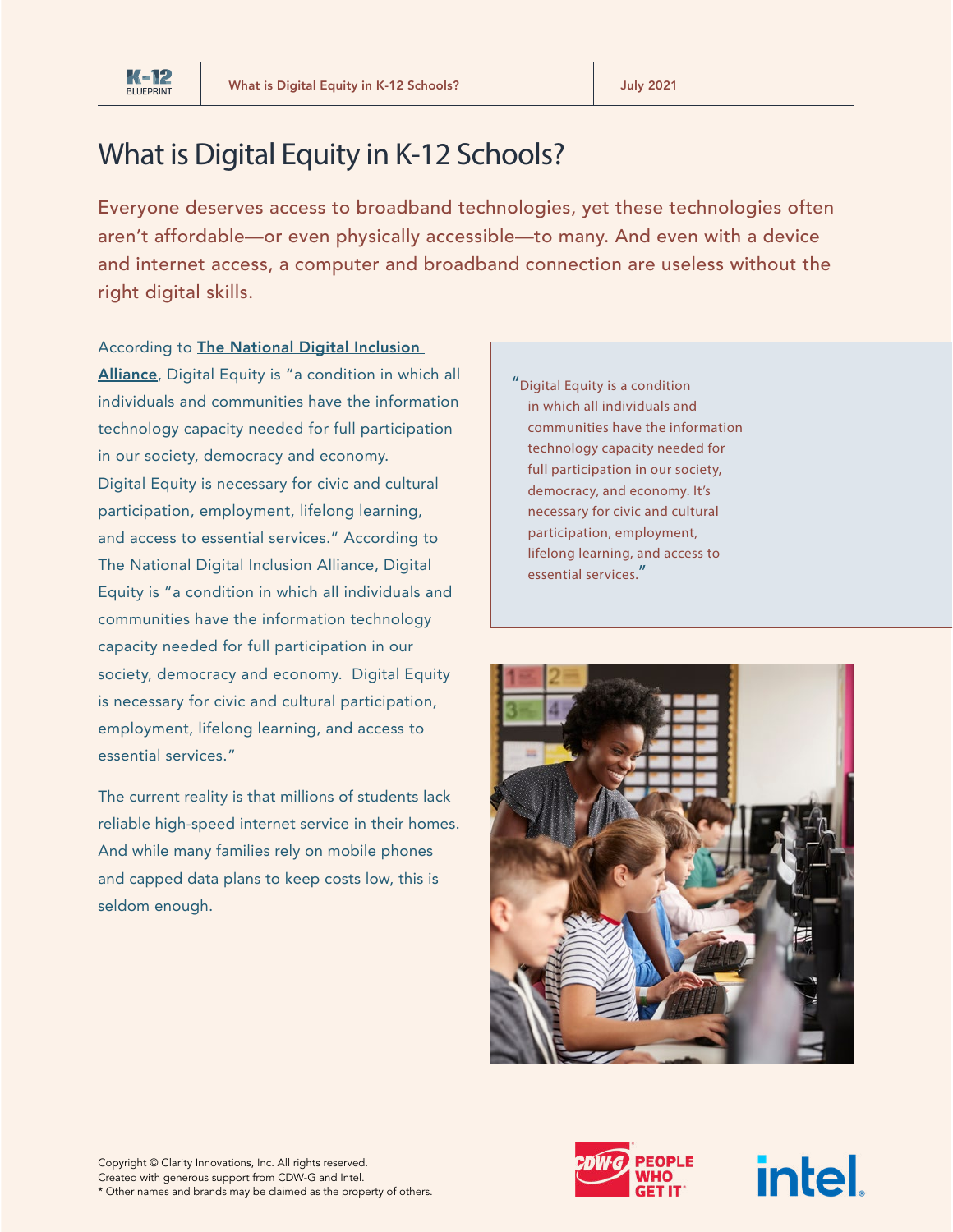

## Inequity by Numbers

Recent data from **[Future Ready Schools](https://futureready.org/homework-gap/)** shows that 16.9 million children lack high-speed home internet, and 3.6 million households are without a computer. And according to e-Stewards, 96.5% of all students are required to complete homework assignments online but 1 in 5 are disconnected and unable to participate in the digital environment due to cost.

#### The [Consortium for School Networking's](https://cosn.org/k12innovation)  [Driving K–12 Innovation: 2021 Hurdles +](https://cosn.org/k12innovation)

[Accelerators report](https://cosn.org/k12innovation) describes digital equity as three interrelated concepts:

- Digital foundations;
- Learning conditions; and,
- Meaningful learning opportunities.

When students lack devices, they lose valuable opportunities to hone the critical thinking inherent to technology use. Consequently, they are at a disadvantage when entering some of the fastestgrowing job markets, such as data analytics and AI specialist fields.

### Educator and IT Concerns

#### CoSN's [The State of Edtech Leadership 2021](https://www.cosn.org/focus-areas/leadership-vision/state-edtech-leadership)

**[Survey Report](https://www.cosn.org/focus-areas/leadership-vision/state-edtech-leadership)** asked education IT professionals if their concerns regarding students' home access to devices and the internet had increased since the pandemic, and the overwhelming majority (97%) of respondents said yes. Respondents highlighted digital equity as their third most pressing concern. Only 6% of respondents worked in districts where all students had broadband access at home.

Currently, 95% of respondents are providing offcampus services of some kind, as opposed to 51% in 2020. Nearly a third (30%) work with their



communities to provide WiFi hotspots compared to 19% in 2020, and more than a quarter (27%) provide home access via free or subsidized programs to lowincome families, more than doubling the prior year's rate of 10%.

Meanwhile, many districts that had 1:1 programs in place found the devices to be "woefully underpowered" to meet the demands of video streaming and collaboration tools.

The pandemic served to highlight to the broader public what school district leaders have known for years—the enormous disadvantages created by the lack of broadband access. This increased awareness will hopefully translate into actions that will bring connectivity into all homes, removing the disadvantages that the lack of internet access places on students and their families serve as a model for others.





 $\overline{2}$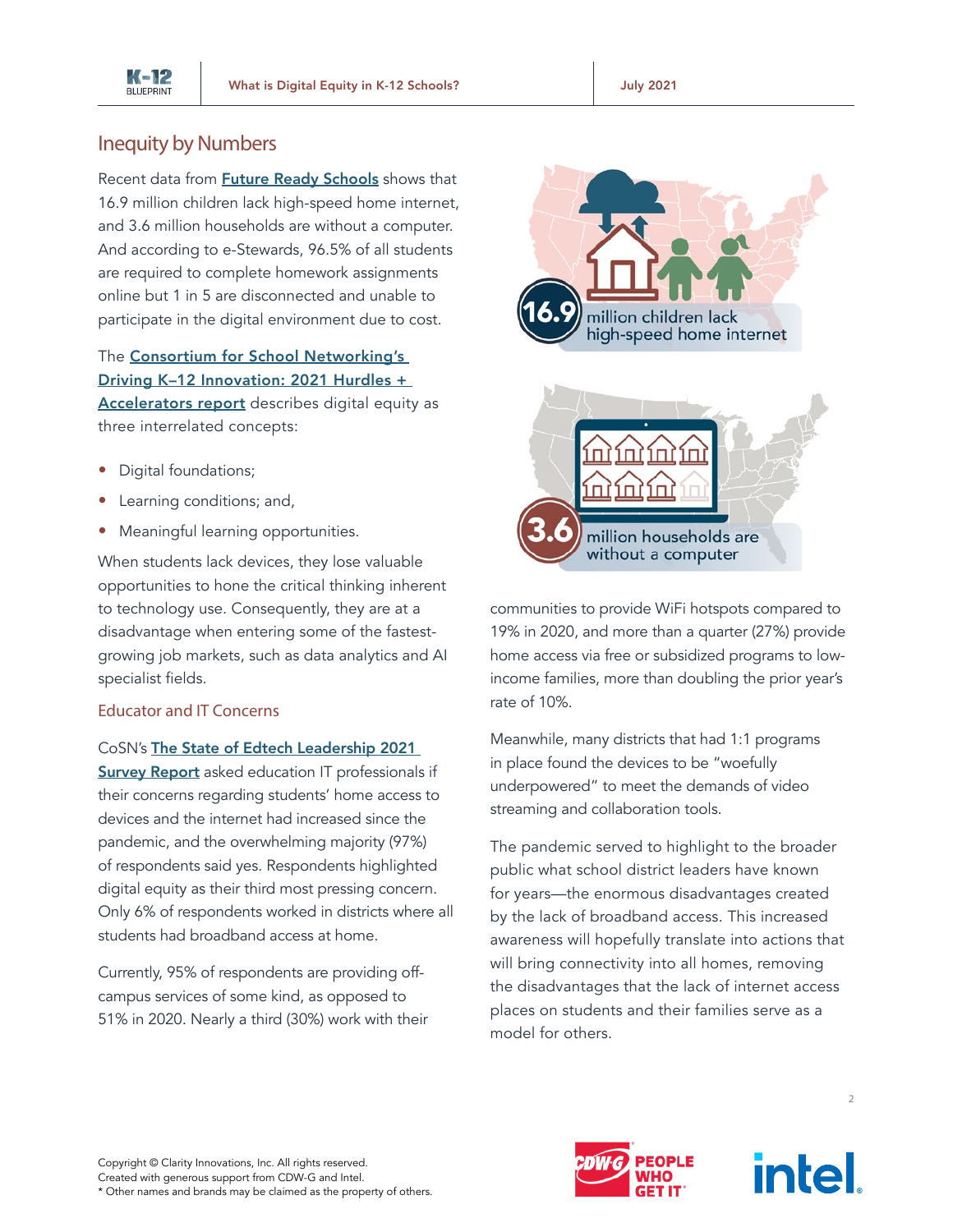

#### Creating a Digital Equity Mindset

The pandemic has required schools to implement online learning initiatives, which has amplified existing digital inequities. To create strategies to overcome these and other inequities, CoSN suggests *[implementing student surveys](https://www.cosn.org/digitalequity)* to get a better understanding of at-home internet access, and nurturing teacher-student relationships to better support digital equity in and outside of the classroom. To prepare for **Dyknow's Remote** [Learning Summit in April 2021](https://www.dyknow.com/technology-coaching-conference/2020-remote-learning-summit/), the organization asked K-12 educators their most pressing questions regarding online learning, including:

- How are you addressing equity with online learning?
- How do you provide meaningful online/remote instruction to families without technology or cellular service?
- How do you handle online learning when students within one classroom have varying levels of access to technology?

While digital equity has often focused on increasing access to computers and the internet, access to hardware and connectivity does not necessarily lead to deep engagement or learning. Inequity is a perfect storm of: inadequate access to computers inside schools due to a shortage of computers, outdated software, or computers earmarked for other purposes; a lack of teachers and staff who are willing and trained to incorporate digital tools into their everyday activities; and limited access to computers and robust reliable internet for studentuse outside of school hours.

Digital Inclusion —which ensures that all individuals and communities can utilize Information and Communication Technologies (ICTs)—requires access to: affordable, robust broadband internet service; Internet-enabled devices that meet the

needs of the user; digital literacy training; and applications and online content designed to enable self-sufficiency and participation.

#### Classroom Strategies

Digital equity supports social-emotional learning because there is no true SEL (Social and Emotional Learning) without equity. Districts providing resources should ensure that the tools and content represent their students and what they want students to learn. In short, K–12 leaders must aim to provide the best and most equitable experiences to their students. Digital equity is achieved when educational technology is used effectively to benefit the students and enhance the lessons. Only then can SEL be taught in a meaningful and beneficial way.

Common Sense Media released the research report, [The Common Sense Census: Inside](https://www.commonsensemedia.org/research/the-common-sense-census-inside-the-21st-century-classroom-2019)  [the 21st-Century Classroom](https://www.commonsensemedia.org/research/the-common-sense-census-inside-the-21st-century-classroom-2019). Nearly a third of teachers surveyed said that if their students didn't have access to a computer or the internet that it would limit student learning a "great deal" or "quite a bit".

These findings led to the following **four practical** [ways of bringing digital equity to the classroom](https://www.commonsense.org/education/articles/4-ways-to-improve-digital-equity-in-your-classroom).

- Recognizing the current technology capabilities of students and their concerns. How many have computers at home? How many of those computers have access to a high-speed network? Where do students access the internet if they can't do it at home?
- Before giving assignments on a new platform or app, try it out beforehand. This will help circumvent possible frustrations while providing insight into what students will experience.